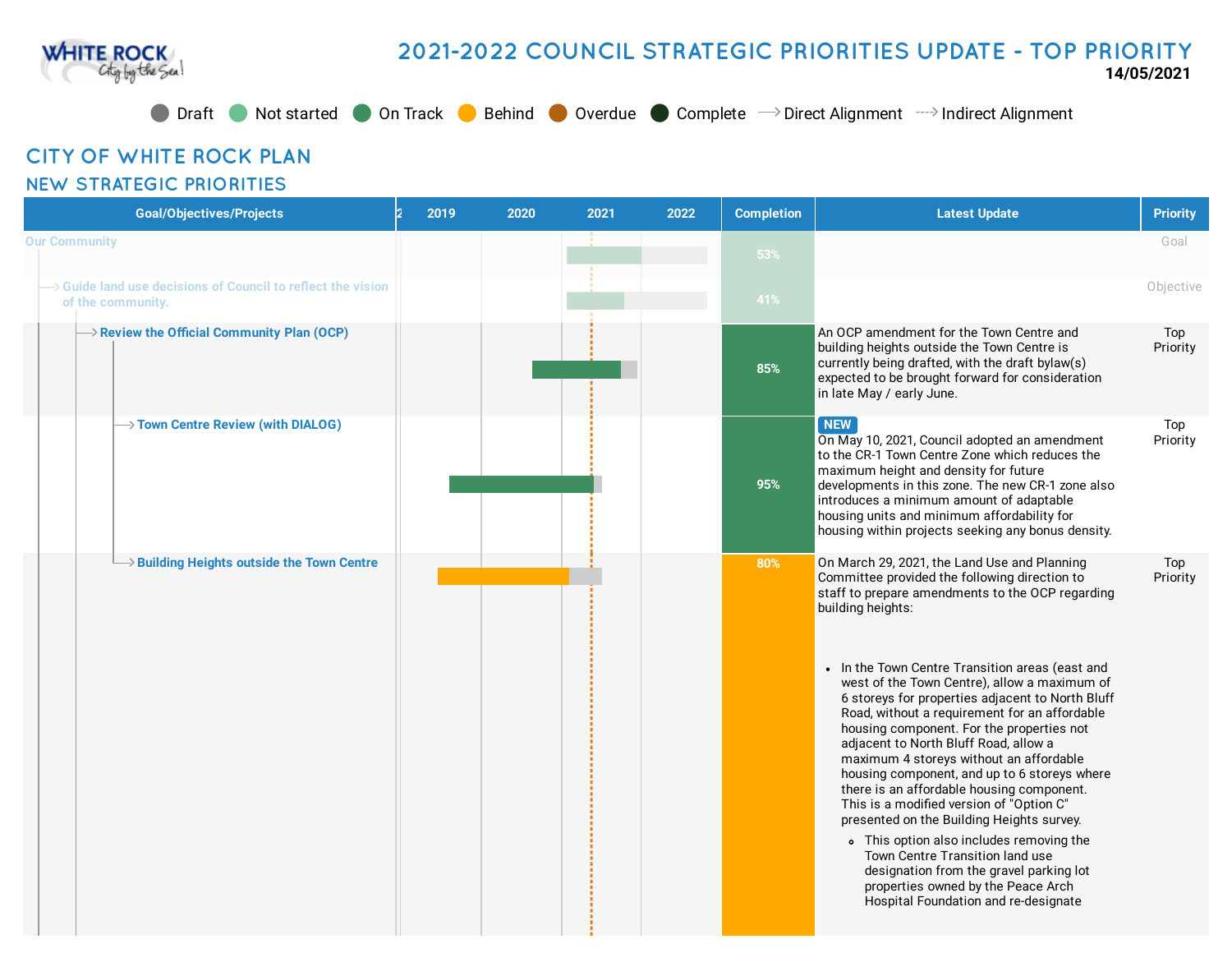these properties as Institutional land use instead.

- In the East Side Large Lot Infill Area, retain the existing building height policy for the site east of the ALTUS project (maximum 3 storeys, ground oriented townhome building type, and re-designate the lands south of Russell Avenue as Mature Neighbourhood. Also, revise the maximum height for properties on North Bluff Road east of Lee Street to allow a maximum 4 storeys (currently 6 storeys is permitted with an affordable housing component). This is a modified version of "Option A" presented in the Building Heights survey.
- In the current Waterfront Village area, redesignate the properties that do not front on Marine Drive from Waterfront Village to another designation (specific designation to be confirmed, generally in accordance with the existing land use and zoning).
- In the West Beach Waterfront Village area, allow a maximum building height of 3 storeys. This is a more restrictive alternative to the options presented in the Building Heights survey.
- In the East Beach Waterfront Village area, allow a maximum building height of 3 storeys, and up to 4 storeys where the top of the building does not exceed 3.5 metres above the highest point on the property boundary. This is "Option B" presented in the Building Heights survey.

Staff will prepare a draft OCP amendment bylaw on the basis of the above directions for presentation to the Land Use and Planning Committee at a future meeting. It is anticipated the draft bylaw will be brought forward in May 2021 and, if given first and second reading and all consultation requirements are supported by Council, a public hearing on the draft OCP bylaw would be scheduled.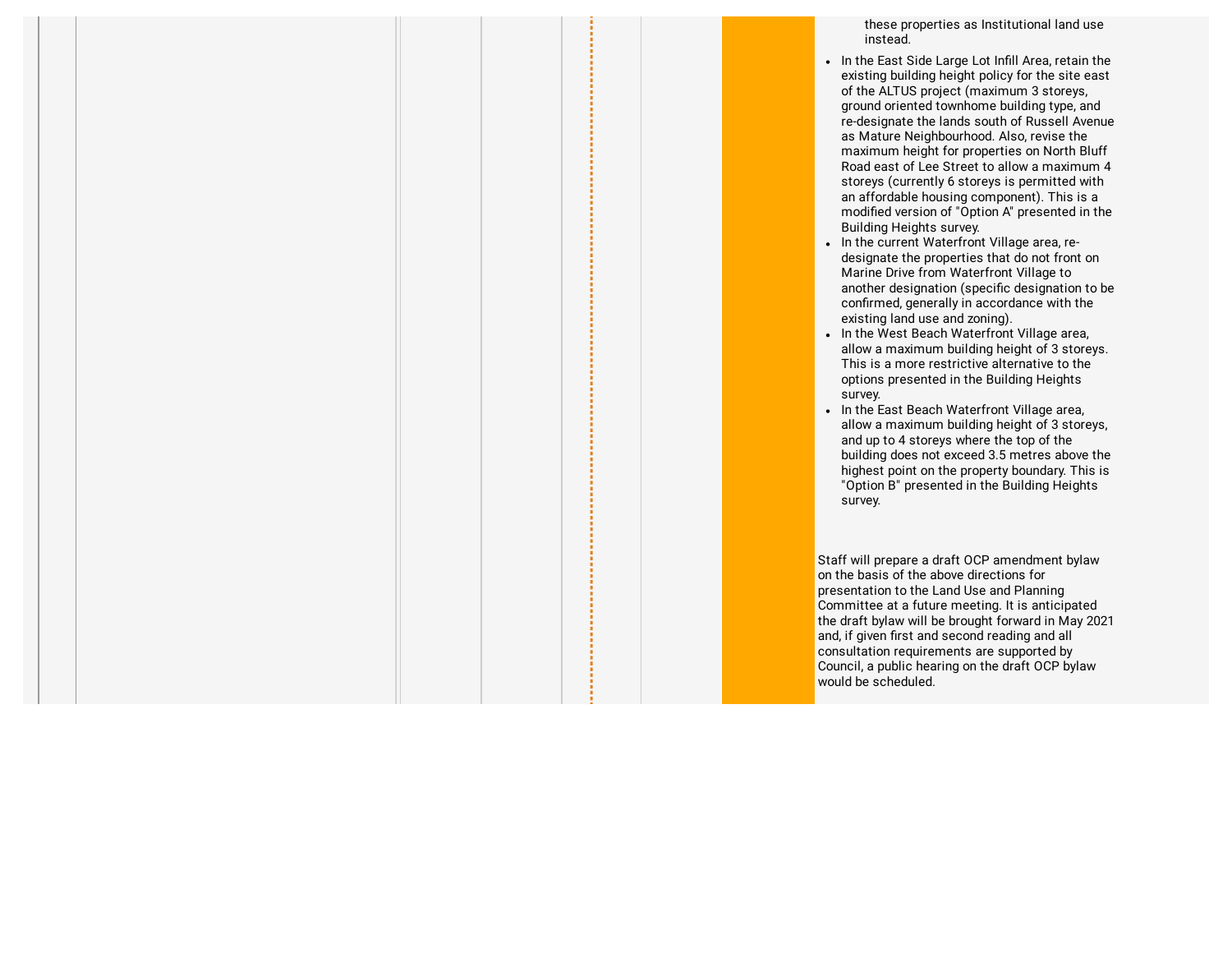| → Affordable Housing / Housing Needs Report                                                                            | 33% | The Housing Advisory Committee discussed<br>potential definitions for "affordable housing" and<br>"affordable rental housing" on April 28, 2021 and<br>have made a recommendation for Council's future<br>consideration. The Committee's recommendation<br>will be on the Regular Council agenda on May 10,<br>2021.<br>These definitions may be included in the<br>amendment to to the OCP, including options for<br>minimum proportions of affordable housing to be<br>incorporated into development in order to qualify<br>for additional height and density (up to six storeys)<br>in the Town Centre Transition land use<br>designation. | Top<br>Priority |
|------------------------------------------------------------------------------------------------------------------------|-----|-----------------------------------------------------------------------------------------------------------------------------------------------------------------------------------------------------------------------------------------------------------------------------------------------------------------------------------------------------------------------------------------------------------------------------------------------------------------------------------------------------------------------------------------------------------------------------------------------------------------------------------------------|-----------------|
| > Manage the delivery of City services efficiently and<br>effectively                                                  | 61% |                                                                                                                                                                                                                                                                                                                                                                                                                                                                                                                                                                                                                                               | Top<br>Priority |
| Aulti-Family And Commercial Waste Pick Up                                                                              | 65% | Staff are in discussion with legal resources to<br>quantify the challenges presented by terminating<br>the existing private contracts between businesses<br>and stratas and private haulers. We are not able to<br>find an identical precedent in other local cities.                                                                                                                                                                                                                                                                                                                                                                         | Top<br>Priority |
| → Conduct multi-family and commercial<br>waste pick up review and analysis                                             | 69% | Staff are in discussion with legal resources to<br>quantify the challenges presented by terminating<br>the existing private contracts between businesses<br>and stratas and private haulers. We are not able to<br>find an identical precedent in other local cities.                                                                                                                                                                                                                                                                                                                                                                         | Top<br>Priority |
| $\rightarrow$ Consultant to prepare a report providing<br>implications of waste pick up resulting<br>from the analysis | 61% | Report and staff summary presented to Council -<br>see overall objective                                                                                                                                                                                                                                                                                                                                                                                                                                                                                                                                                                      | Top<br>Priority |
| Select and complete the CACs projects to maximize the<br>benefit to the community                                      | 45% |                                                                                                                                                                                                                                                                                                                                                                                                                                                                                                                                                                                                                                               | Objective       |
| → Bay Street Beach Access Ramp                                                                                         | 36% | Report scheduled for Council on May 10th. If<br>budget adjustment is approved by Council on May<br>10th, CAO will be able to award the contract and<br>the work will start on July 12th after delivery of the<br>precast panels. The precast panels take 9 weeks<br>to manufacture after we award the contract and<br>the contractor puts the order in with the supplier.                                                                                                                                                                                                                                                                     | Top<br>Priority |
| → Emerson Park Playground Upgrade                                                                                      | 9%  | Communications launched a survey which received<br>over 200 responses in its first week. The survey<br>continues to be well received, and will close at the<br>end of May. The City is recruiting for a Project<br>Engineer to focus on Parks and Facility<br>improvement projects. The \$1M approved in the<br>2021 Financial Plan will be used for playground<br>upgrades throughout the City. Subsequent<br>playground improvement surveys will posted in<br>July.                                                                                                                                                                         | Top<br>Priority |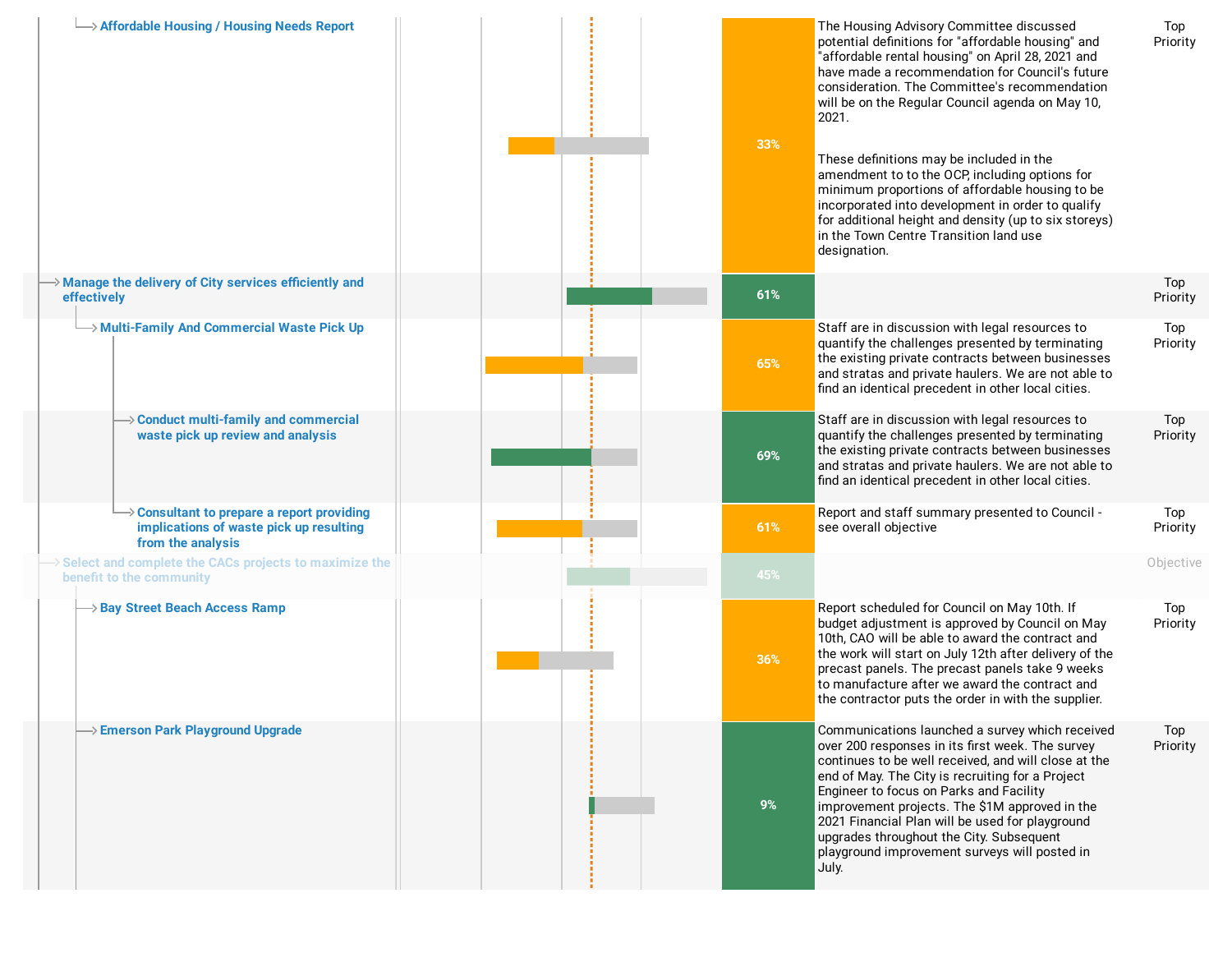| >75002 MacCaud Park Upgrade (funded from<br>CAC's)                                                                                | 9%  | Consultant has prepared schematic plans and cost<br>estimates are underway. Scheduled to report to<br>Council on May 24th to discuss options. None of<br>the options include pickleball.                                                                                                                                                                                                                                                                              | Top<br>Priority |
|-----------------------------------------------------------------------------------------------------------------------------------|-----|-----------------------------------------------------------------------------------------------------------------------------------------------------------------------------------------------------------------------------------------------------------------------------------------------------------------------------------------------------------------------------------------------------------------------------------------------------------------------|-----------------|
| → Centre Street Hillside Walkway Upgrade                                                                                          | 50% | The RFP for designers is posted on BC Bid as of<br>May 5th. The RFP will close on May 28th and the<br>consultant presenting the best value for the City<br>will be selected to develop preliminary designs.                                                                                                                                                                                                                                                           | Top<br>Priority |
| $\rightarrow$ Review Options for Upgrading Multiple Hillside<br><b>Walkways (Road Ends) to Waterfront</b>                         | 25% | Scope of project is not defined and budget not in<br>place. Work is not started.                                                                                                                                                                                                                                                                                                                                                                                      | Top<br>Priority |
| Continue to nurture a respectful, trusting partnership<br>with the Semiahmoo First Nation for the benefit of both<br>communities. | 66% |                                                                                                                                                                                                                                                                                                                                                                                                                                                                       | Objective       |
| → Communication Protocol - Memorandum of<br><b>Understanding</b>                                                                  | 77% | Met with Patrick Giesbrecht by phone on Feb. 11,<br>2021. He will check in with SFN Council members<br>to see when they are ready to meet again to<br>discuss the draft Communications MOU.                                                                                                                                                                                                                                                                           | Top<br>Priority |
| $\rightarrow$ Relationship Rebuilding / Partnership                                                                               | 53% | Jim Gordon met with Chief Harley Chappell on<br>August 12th to discuss strategies for removing the<br>layer of paint from P'Quals, and installing and<br>maintaining a clear graffiti protective coating. Jim<br>noted that we planned to do this work in the tourist<br>off season.                                                                                                                                                                                  | Top<br>Priority |
| <b>Our Infrastructure</b>                                                                                                         | 38% |                                                                                                                                                                                                                                                                                                                                                                                                                                                                       | Goal            |
| Select and complete the CACs projects to maximize the<br>benefit to the community                                                 | 45% |                                                                                                                                                                                                                                                                                                                                                                                                                                                                       | Objective       |
| → Bay Street Beach Access Ramp                                                                                                    | 36% | Report scheduled for Council on May 10th. If<br>budget adjustment is approved by Council on May<br>10th, CAO will be able to award the contract and<br>the work will start on July 12th after delivery of the<br>precast panels. The precast panels take 9 weeks<br>to manufacture after we award the contract and<br>the contractor puts the order in with the supplier.                                                                                             | Top<br>Priority |
| > Emerson Park Playground Upgrade                                                                                                 | 9%  | Communications launched a survey which received<br>over 200 responses in its first week. The survey<br>continues to be well received, and will close at the<br>end of May. The City is recruiting for a Project<br>Engineer to focus on Parks and Facility<br>improvement projects. The \$1M approved in the<br>2021 Financial Plan will be used for playground<br>upgrades throughout the City. Subsequent<br>playground improvement surveys will posted in<br>July. | Top<br>Priority |
| → 75002 MacCaud Park Upgrade (funded from<br>CAC's)                                                                               | 9%  | Consultant has prepared schematic plans and cost<br>estimates are underway. Scheduled to report to<br>Council on May 24th to discuss options. None of<br>the options include pickleball.                                                                                                                                                                                                                                                                              | Top<br>Priority |